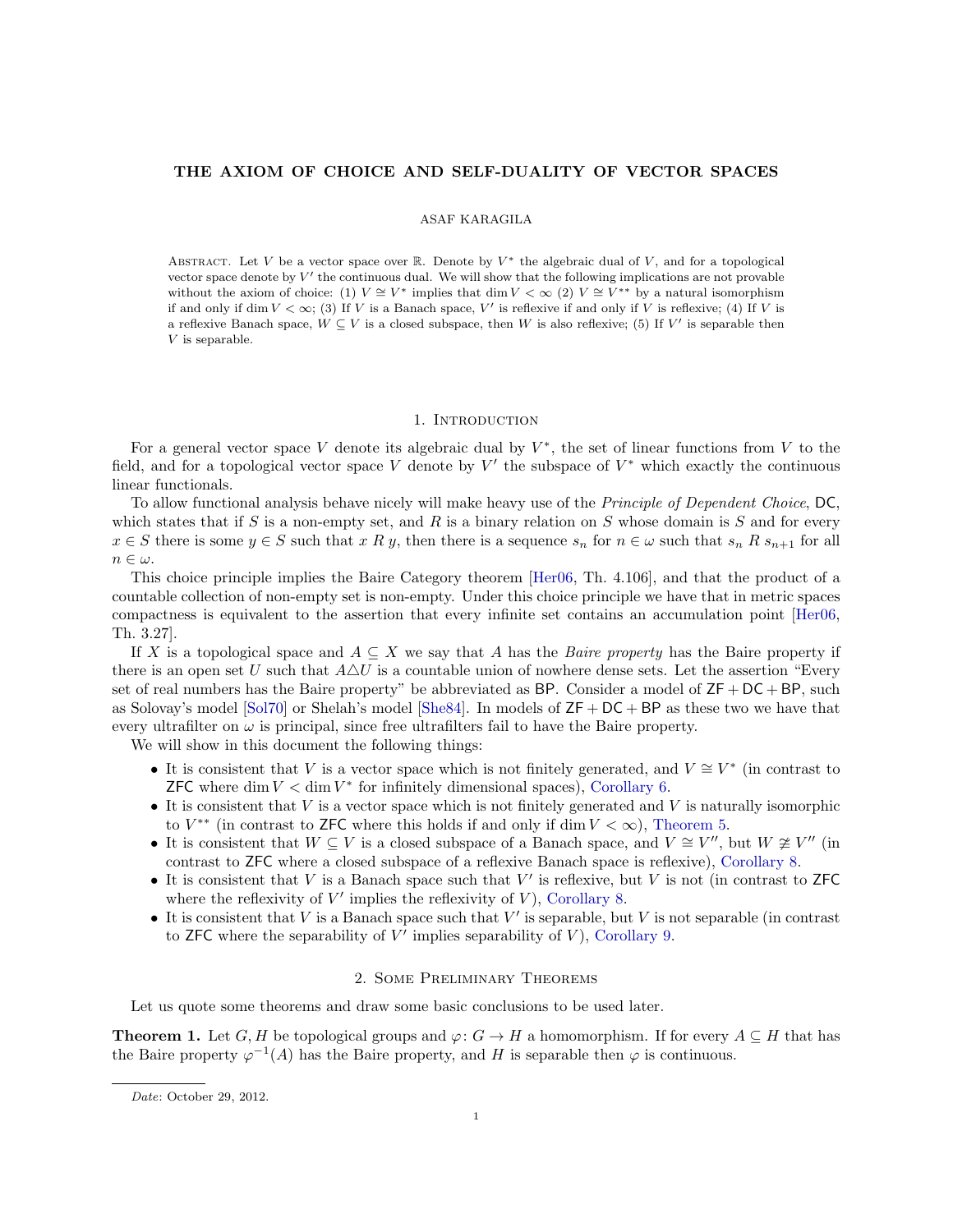The proof of this theorem appears in [\[Kec95,](#page-2-6) Th. 9.10]. Assuming  $ZF + DC + BP$  this theorem implies that if V, W are Banach space, W separable and  $T: V \to W$  is linear then T is continuous. We remark that assuming that every set of real numbers is Lebesgue measurable can yield a seemingly stronger theorem which drops the requirement that  $W$  is separable, see [\[Gar74\]](#page-2-7).

Let us assume from this point onwards that we work in a model whose theory includes  $ZF + DC + BP$ .

<span id="page-1-1"></span>**Corollary 2.** If V is a Banach space over a separable field K then  $V^* = V'$ .

As remarked above, the Baire category theorem holds in ZF+DC and therefore the open mapping theorem holds:

**Theorem 3** (Open Mapping Theorem). Let V, W be Banach spaces. If  $T: E \to F$  is a linear operator and  $T$  is surjective then  $T$  is open.

We will consider the spaces of the form  $\ell_p = \ell_p(\mathbb{N})$  over R for  $1 \le p \le \infty$ . Recall that  $\ell_p$  is the space of all sequences  $\langle a_n | n \in \mathbb{N} \rangle$  of real numbers such that  $\sum_{n=1}^{\infty} |a_n|^p$  is finite. Even without the full axiom of choice these are still Banach spaces, and  $\ell_2$  is a Hilbert space with the inner product:

$$
\langle a, b \rangle = \sum_{n=1}^{\infty} a_n b_n
$$

Note that the closed unit ball of any  $\ell_p$  is not compact since the standard Schauder basis is a closed and discrete set on the unit sphere without an accumulation point (and as remarked in the introduction under the assumption of DC this is equivalent to non-compactness in metric spaces).

**Theorem 4** (Pitt). If  $1 < p < q$  then every continuous linear operator  $T: \ell_p \to \ell_q$  is compact, namely  $\{Tx\colon \|x\|_p \leq 1\}$  is compact in  $\ell_q$ .

The open mapping theorem appears in [\[Ped89,](#page-2-8) Th. 2.24], whereas a proof of Pitt's theorem can be found in [\[Del09\]](#page-2-9). We remark that Pitt's theorem proof does not use more choice than DC, since all the spaces in question are metrizable.

One direct corollary from these two theorems is that if  $p < q$  for  $p, q \in [1, \infty]$  then  $\ell_p$  is not linearly isomorphic to  $\ell_q$ . Otherwise there was a linear bijection  $T : \ell_q \to \ell_p$ , since  $\ell_p$  is separable (this would be false if  $p = \infty$  but  $p < q \le \infty$ ) [Theorem 1](#page-0-0) ensures that T is continuous and by the open mapping theorem open. We have, if so, that it is a homeomorphism between the spaces as well. Pitt's theorem now tells us that  $T$ is a compact operator, in turn this means that T maps the closed unit ball of  $\ell_q$  to a compact set in  $\ell_p$ , and that  $T^{-1}$  maps a compact set to a non-compact set in contradiction to the fact it is a homeomorphism.

The above is in contrast with ZFC where all these spaces have Hamel basis of size  $2^{\aleph_0}$  and therefore isomorphic as vector spaces (such linear isomorphism would have to be discontinuous, of course).

### 3. The Main Result

We finally arrive at the main results. One could have asked, what is all the hard work for? We already know that  $\ell_2' = \ell_2$ , that would have given the nice counterexample that we wanted and we can move on. However we shall exhibit a continuum of non-isomorphic examples for self-dual Banach spaces, at the cost of a slightly lengthier discussion for the interested reader.

<span id="page-1-0"></span>**Theorem 5.** Let  $p \in (1,\infty)$  and q such that  $\frac{1}{p} + \frac{1}{q} = 1$ , then  $\ell_p^* = \ell_q$ . Furthermore the natural map from  $\ell_p$  to  $\ell_p^{**}$  defined by  $x \mapsto \text{eval}_x$ , where  $\text{eval}_x(\varphi) = \varphi(x)$ , is the identity.

*Proof.* For  $p > 1$  let  $q = \frac{p}{p-1}$ . The proof that  $\ell_p' = \ell_q$  and vice versa is fully in ZF by using the Hölder inequality. Using [Corollary 2](#page-1-1) we have that  $\ell_p^* = \ell_p' = \ell_q$ , therefore  $\ell_p^{**} = \ell_p$ .

Suppose  $\varphi$  is a linear functional on  $\ell_p$ , then there is  $u \in \ell_q$  such that:

$$
\varphi(x) = \sum_{n=1}^{\infty} x_n u_n
$$

Similarly the evaluation function  $eval_x$  takes  $u \in \ell_q$  and maps it to the above sum, we can now reconstruct x by applying eval<sub>x</sub> to the standard Schauder basis and restore  $x_n$  for all n, and therefore the map is the identity as wanted.